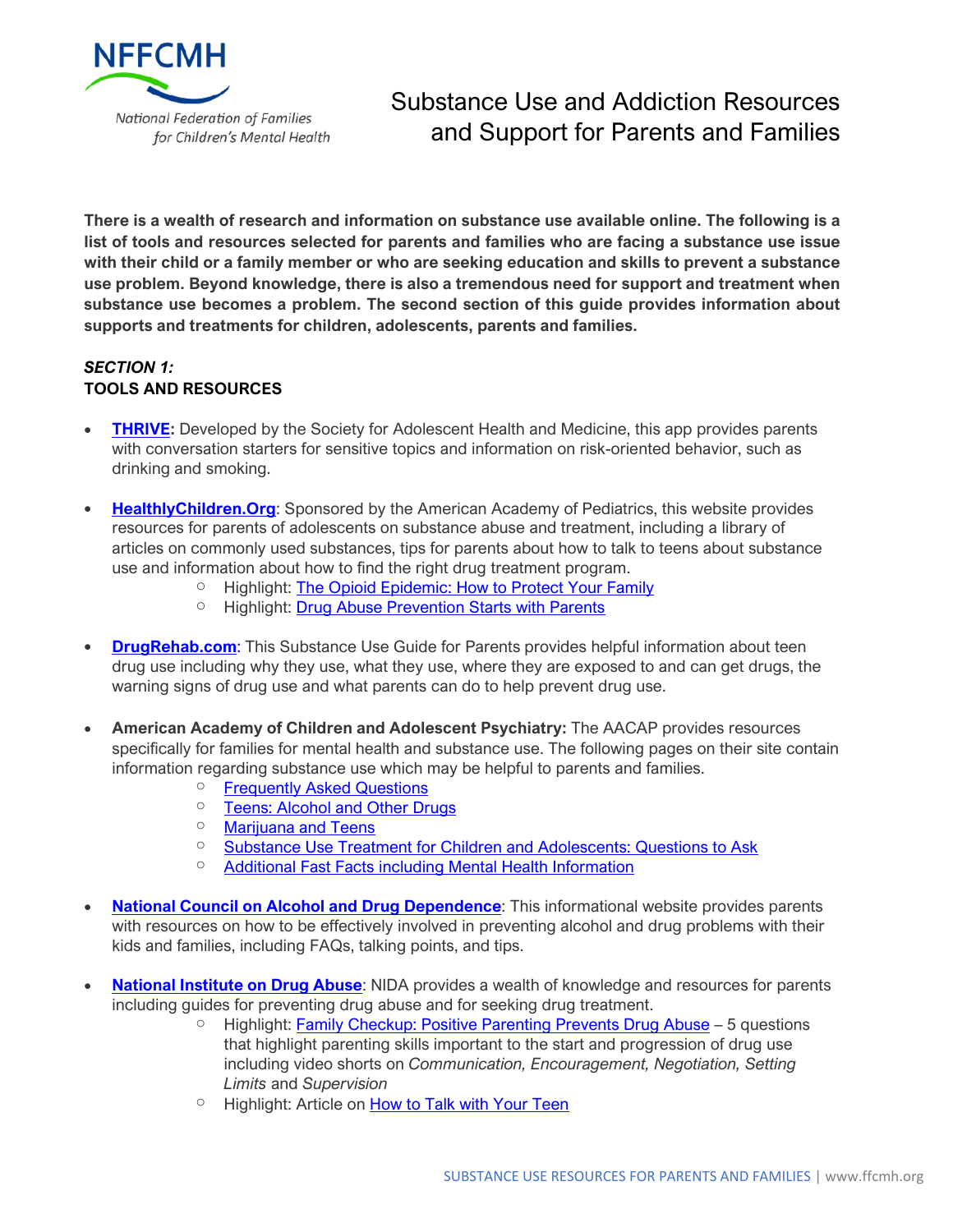

- **[Partnership](http://www.drugfree.org/) for Drug-Free Kids**: An organization working to reduce substance abuse among adolescents by supporting families and engaging with teens, their website provides a Parent Toolkit.
	- $\circ$  Highlight: [Parent Blog](https://drugfree.org/parent-blog/) Advice from experts and perspective from families who have been impacted by substance use.
	- Highlight: [Skills to Help Your Child and Family Heal](https://drugfree.org/article/skills-to-help-your-child-and-family-heal/) Community Reinforcement and Family Training, or CRAFT
		- [About CRAFT](https://drugfree.org/article/skills-to-help-your-child-and-family-heal/)
		- **[CRAFT Video Series](https://www.youtube.com/playlist?list=PLu1Vzpklw-4OVYARdtDMS8Co568Wg7NkD)**

## **VIDEOS AND PODCASTS**

[Anyone Can Become Addicted to Drugs](https://www.youtube.com/watch?time_continue=5&v=SY2luGTX7Dk)

[Podcast: Addiction Prevention: What's a Parent to](https://www.hazeldenbettyford.org/articles/podcasts/addiction-prevention-parents) Do?

[Why Are Drugs So Hard to Quit?](https://www.youtube.com/watch?v=zV6zKmt7S5E)

[How Can Families Prevent Opioid Related Deaths?](https://www.youtube.com/watch?time_continue=7&v=5ceJhH9Apxw)

Supporting Families to Promote Children's [Mental](http://thinkt3.libsyn.com/lynda-gargan?fbclid=IwAR3KoJwYjb8P7CxMq1CNpTVeD9tv2-T4Pgh97C0vWZVnVghhbclbC4hdpj8) Health

Families in Recovery Video Series:

[Part 1: Explaining Addiction](https://www.youtube.com/watch?v=sdt2U_avc40)

Part 2: Phase 1 – [Introduction, Phase 2 -](https://www.youtube.com/watch?v=Ml9P0JGY5Qw) Maintenance

Part 3: Phase 3 – [Disenchantment, Phase 4 -](https://www.youtube.com/watch?v=DOUKJBdouSA) Disaster

[Part 4: First Stage of Recovery -](https://www.youtube.com/watch?v=f0ZyRDN91nU) Withdrawal

[Part 5: Second Stage of Recovery -](https://www.youtube.com/watch?v=OASZOvmdiGs) Honeymoon

Part 6: Third Stage or Recovery – ["The Wall", or, Protracted Abstinence](https://www.youtube.com/watch?v=7gxVI3dQHEM)

[Part 7: Providing Additional Support](https://www.youtube.com/watch?v=3P0D1KryL3A)

[Part 8: Final Stage of Recovery –](https://www.youtube.com/watch?v=8AxqcRZQ6ZM) Adjustment and Resolution

## **HELP WITH TALKING TO YOUR CHILD ABOUT ALCOHOL AND OTHER DRUGS**

[5 Conversation Goals](https://www.samhsa.gov/underage-drinking/parent-resources/five-conversation-goals) [Action Plan](http://media.samhsa.gov/underagedrinking/action_plan/action_plan.html) [Answering Your Child's Tough Questions](https://www.samhsa.gov/underage-drinking/parent-resources/answering-your-childs-tough-questions) [Keeping Your Kids Safe Brochures](https://www.samhsa.gov/underage-drinking/parent-resources/keep-kids-safe-brochures) [Impaired Driving: Talk With Your Kids](https://www.samhsa.gov/underage-drinking/parent-resources/impaired-driving) [Why Small Conversations Make a Big Impression](https://www.samhsa.gov/underage-drinking/parent-resources/small-conversations) [Why You Should Talk With Your Child About Alcohol and Other Drugs](https://www.samhsa.gov/underage-drinking/parent-resources/why-you-should-talk-your-child)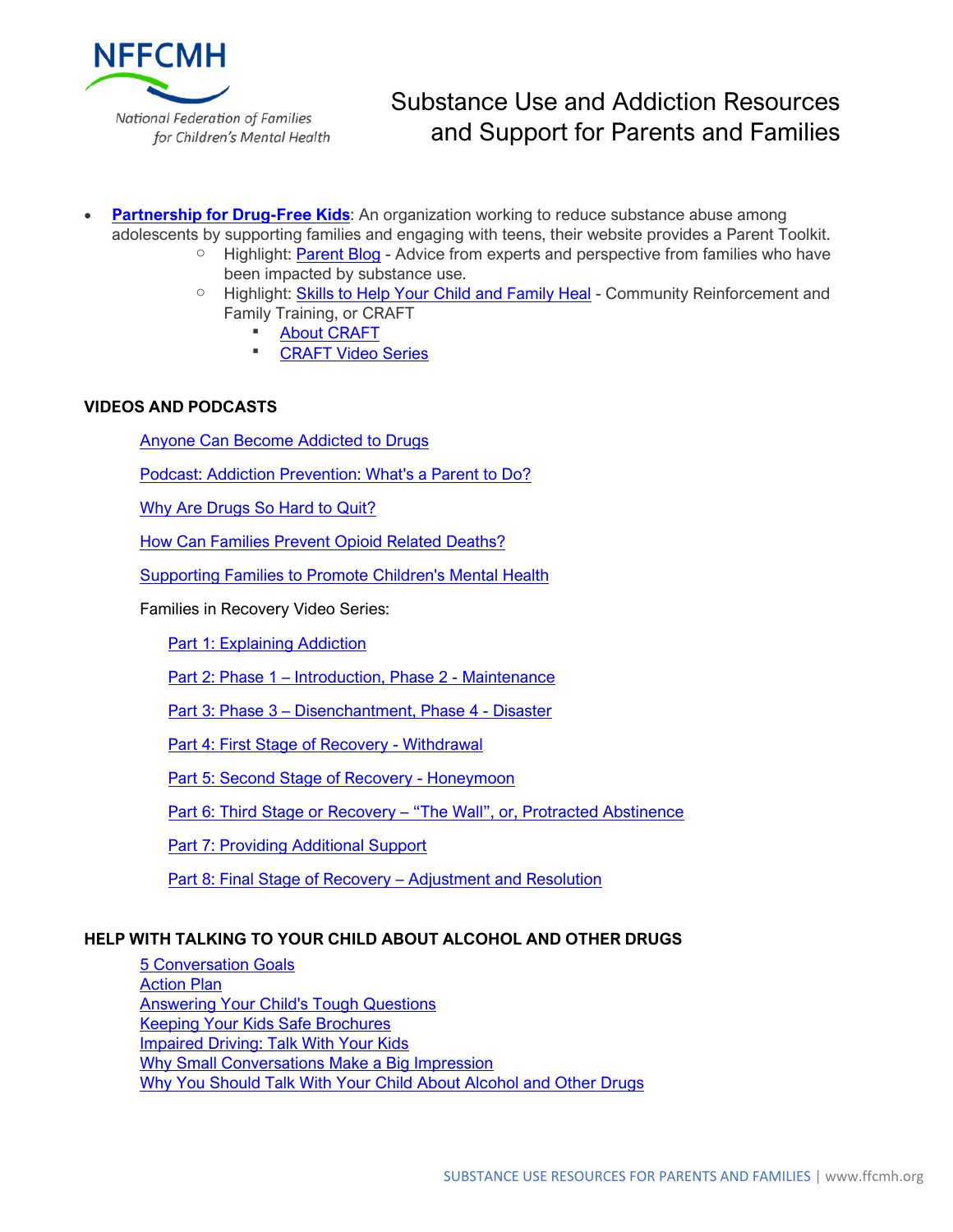

**IS YOUR CHILD USING?:** Learn how to spot the warning signs and what steps to take if you are concerned that your child may have a substance use problem.

[Look for Warning Signs](https://drugfree.org/article/look-for-warning-signs/) ["Just Experimenting?"](https://drugfree.org/article/why-just-experimenting-is-a-concern/) [Prepare to Take Action](https://drugfree.org/article/prepare-to-take-action/) [Have a Conversation, Not a Confrontation](https://drugfree.org/article/start-talking/) [Set Limits & Monitor](https://drugfree.org/article/set-limits-monitor/) [Encourage Behavior Change](https://drugfree.org/article/reinforce-the-positive/)

### **WHAT TO DO IF YOU HAVE A PROBLEM WITH DRUGS**

For Teens and [Young](https://www.drugabuse.gov/related-topics/treatment/what-to-do-if-you-have-problem-drugs-teens-young-adults) Adults For [Adults](https://www.drugabuse.gov/related-topics/treatment/what-to-do-if-you-have-problem-drugs-adults)

### **WHAT TO DO IF SOMEONE YOU KNOW HAS A PROBLEM WITH DRUGS**

[Your Teen or Young Adult](https://www.drugabuse.gov/related-topics/treatment/what-to-do-if-your-teen-or-young-adult-has-problem-drugs) [Your Adult Friend or Loved One](https://www.drugabuse.gov/related-topics/treatment/what-to-do-if-your-adult-friend-or-loved-one-has-problem-drugs)

### **SUBSTANCE USE TREATMENT INFORMATION**

- **[Seeking Drug Treatment: Know What to Ask](https://www.drugabuse.gov/publications/seeking-drug-abuse-treatment-know-what-to-ask/introduction):** Learn 5 questions to ask when seeking a drug treatment program for your child or family member.
- **[How to Find a Drug Treatment Program for Your Teen](https://www.healthychildren.org/English/ages-stages/teen/substance-abuse/Pages/How-To-Find-A-Drug-Treatment-Program.aspx)**
- **Alcohol and Drug [Addiction](https://store.samhsa.gov/system/files/phd1112.pdf) Happens in the Best of Families:** This brochure describes how alcohol and drug addiction affect the whole family. It explains how treatment works, how family interventions can be a first step to recovery, and how to help children in families affected by substance abuse.
- **Family Therapy Can Help: For People in Recovery from Mental Illness or [Addiction:](https://store.samhsa.gov/system/files/sma13-4784.pdf)** This brochure explores the role of family therapy, explains how family therapy sessions are run, describes a typical session, and provides information on its effectiveness in recovery.
- **[Medication-Assisted](https://www.ct.gov/dmhas/lib/dmhas/publications/MAT-InfoFamilyFriends.pdf) Treatment for Opioid Addiction: Facts for Families and Friends:** This guide describes prescribed opioid medications, their proper use and side effects, withdrawal symptoms, and how medications fit with counseling in the recovery process.
- **What Is Substance Abuse [Treatment?](https://store.samhsa.gov/system/files/sma14-4126.pdf) A Booklet for Families:** Created for families, this guide answers questions about substance abuse, its symptoms, different types of treatment, and recovery.
- **[National Parent Helpline](https://drugfree.org/learn/drug-and-alcohol-news/new-parent-helpline-provides-support-resources-for-teen-substance-abuse/)**
- **[National Parent Blog](https://drugfree.org/parent-blog/)**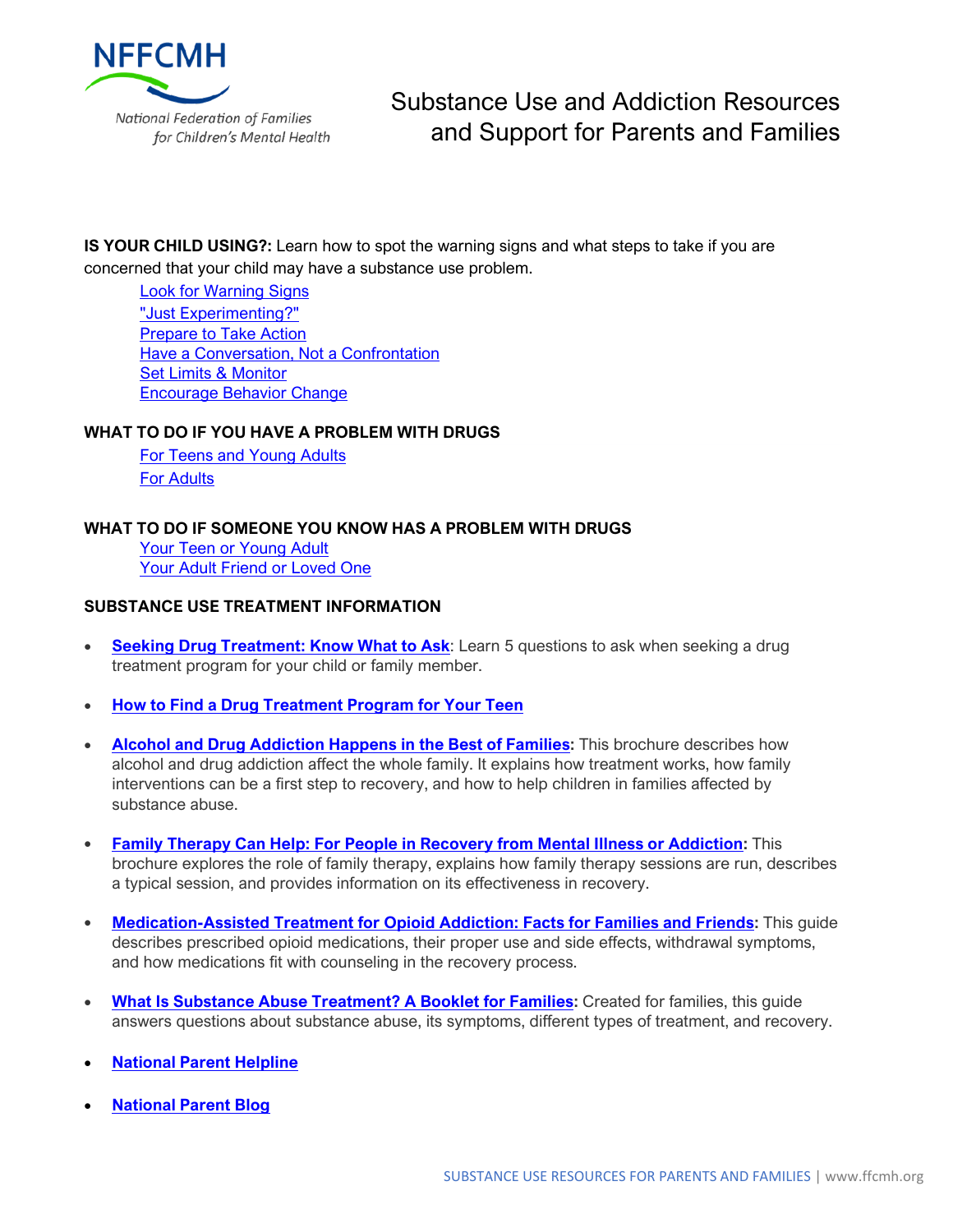

## **TREATMENT SERVICE LOCATORS**

- **[Behavioral](https://findtreatment.samhsa.gov/) Health Treatment Services Locator:** Find treatment facilities for substance abuse/addiction and/or mental health problems.
- **[Buprenorphine](http://1.usa.gov/1Mo6VbW) Treatment Physician Locator:** Find physicians authorized to treat opioid dependency with buprenorphine by state.
- **National Council on Alcoholism and Drug [Dependence:](https://ncadd.org/people-in-recovery/local-resources)** Find the nearest affiliate that can provide professional guidance and support.
- **Opioid [Treatment](http://dpt2.samhsa.gov/treatment/directory.aspx) Program Directory:** Search opioid treatment programs by state.
- **Sober Nation [Treatment](http://www.sobernation.com/) Locator:** An extensive directory of recovery centers
- **[Substance](https://findtreatment.samhsa.gov/TreatmentLocator/faces/quickSearch.jspx) Abuse Treatment Facility Locator:** Find drug and alcohol abuse treatment programs by state.

**INSURANCE INFORMATION**: Parents and families can find information on health insurance coverage of substance abuse treatment through the Federal Insurance Marketplace and Affordable Care Act coverage requirements.

- **Mental [Health.Gov](http://www.mentalhealth.gov/get-help/health-insurance/)**
- You can also contact your insurance company, your local Medicaid office or a [family run organization](https://www.ffcmh.org/our-affiliates) in your community or state for assistance getting information about what supports and services may be covered.

## **SUPPORT GROUPS**

- **[Al-Anon](http://www.al-anon.org/) Family**: Family and friends of problem drinkers can find understanding and support through group meetings, podcasts, and other resources.
- **Alcohol [Anonymous](http://www.aa.org/pages/en_US)**: The AA website can help families find AA meetings near them as well as brochures directed at young people.
- **Narcotics [Anonymous](http://www.na.org/)**: The NA website can help young people find NA meetings near them as well as resources including brochures for young addicts and parents.
- **Smart [Recovery](http://www.smartrecovery.org/)**: SMART Recovery is a self-empowering addiction recovery support group. It provides resources for families, teen support programs, meeting locations, and an online community.

## **PEER SUPPORT**

- [What is Peer and Family Support and How Can it Help?](https://www.samhsa.gov/sites/default/files/programs_campaigns/brss_tacs/family-parent-caregiver-support-behavioral-health-2017.pdf)
- [Family and Youth Peer Support Lit Review](https://nwi.pdx.edu/pdf/Peer-Support-Lit-Review.pdf)
- Locate and contact [a family run organization](https://www.ffcmh.org/our-affiliates) in your community or state for more information on available peer support services
- [NFFCMH Resources for Parents and Caregivers](https://www.ffcmh.org/resources-parentsandcaregivers)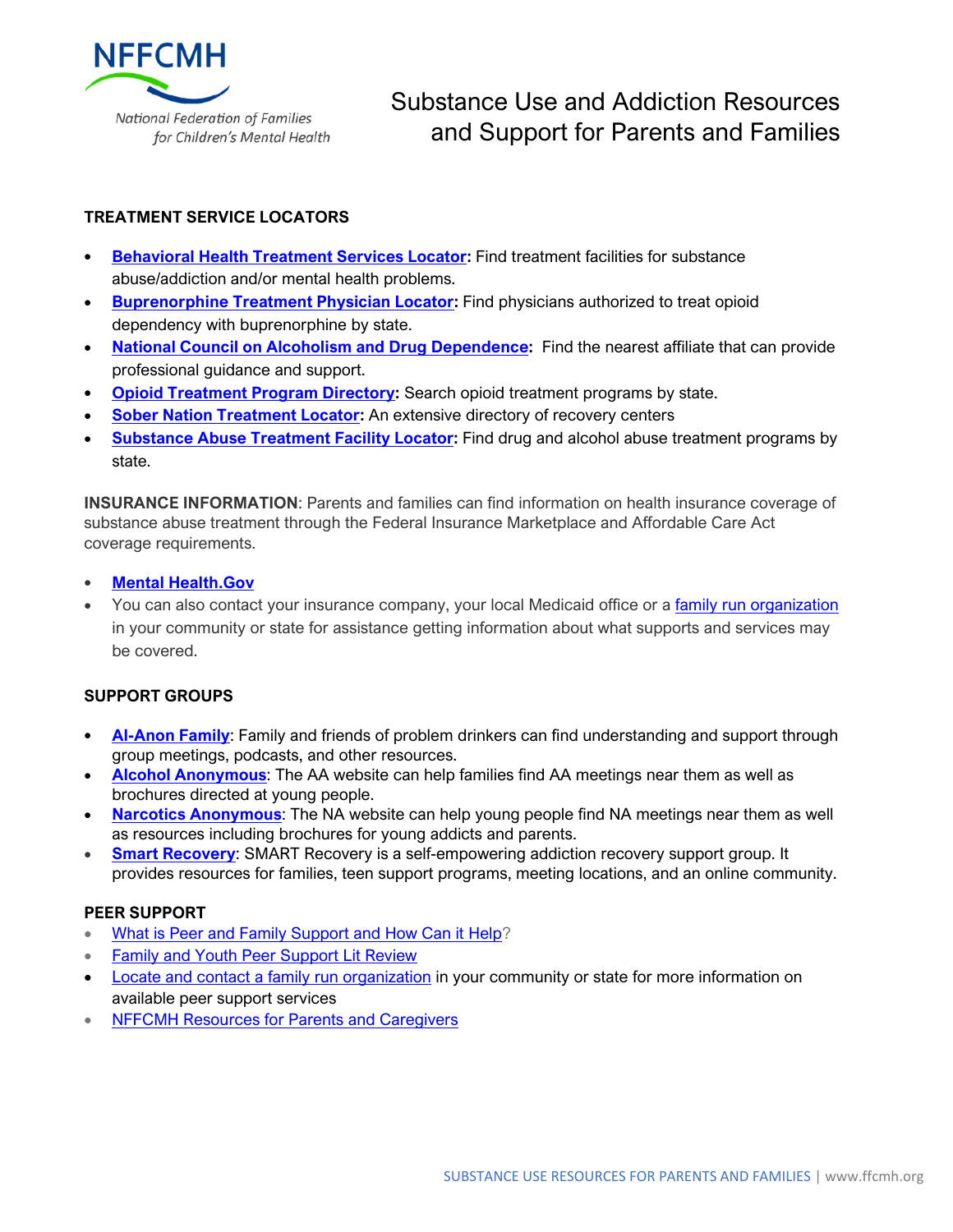

### **SELF-CARE**

- **[Self-Care for Family Caregivers](https://www.caregiver.org/taking-care-you-self-care-family-caregivers)**
- **[Self-Care for Parents](https://www.scanva.org/support-for-parents/parent-resource-center-2/self-care-for-parents/)**
- **Self-Care [Checklist with Videos](http://www.parentcompanion.org/article/self-care-checklist-for-caregivers)**

**MENTAL HEALTH RESOURCES AND INFORMATION:** For families facing co-occurring mental health and substance use challenges.

### **[Facts for Families](https://www.aacap.org/AACAP/Families_and_Youth/Facts_for_Families/AACAP/Families_and_Youth/Facts_for_Families/FFF-Guide/FFF-Guide-Home.aspx)**

Concise, up-to-date information on issues affecting children, teenagers, and their families.

[Child and Adolescent Mental Illness and Drug Abuse Statistics](https://www.aacap.org/AACAP/Families_and_Youth/Family_Resources/Child_and_Adolescent_Mental_Illness_and_Drug_Abuse_Statistics.aspx) Statistics on the prevalence of mental illnesses like ADHD, autism, bipolar disorder and drug abuse.

[Glossary of Symptoms and Mental Illnesses](https://www.aacap.org/AACAP/Families_and_Youth/Glossary_of_Symptoms_and_Illnesses/Home.aspx) Defines 17 major mental disorders in easily understandable language. Also provides a resource list.

[Psychiatric Medication](https://www.aacap.org/AACAP/Families_and_Youth/Resources/Psychiatric_Medication/Home.aspx) The latest information on children and Psychiatric Medication

#### **INFORMATION ON SPECIFIC MENTAL HEALTH DIAGNOSES**

[Attention Deficit/Hyperactivity Disorder \(ADHD\) Resource Center](https://www.aacap.org/AACAP/Families_and_Youth/Resource_Centers/ADHD_Resource_Center/Home.aspx)

[Anxiety Disorders Resource Center](https://www.aacap.org/AACAP/Families_and_Youth/Resource_Centers/Anxiety_Disorder_Resource_Center/Home.aspx)

[Autism Resource Center](https://www.aacap.org/AACAP/Families_and_Youth/Resource_Centers/Autism_Resource_Center/Home.aspx)

[Bipolar Disorder Resource Center](https://www.aacap.org/AACAP/Families_and_Youth/Resource_Centers/Bipolar_Disorder_Resource_Center/Home.aspx)

**[Bullying Resource Center](https://www.aacap.org/AACAP/Families_and_Youth/Resource_Centers/Bullying_Resource_Center/Home.aspx)** 

[Conduct Disorders Resource Center](https://www.aacap.org/AACAP/Families_and_Youth/Resource_Centers/Conduct_Disorder_Resource_Center/Home.aspx)

**[Depression Resource Center](https://www.aacap.org/AACAP/Families_and_Youth/Resource_Centers/Depression_Resource_Center/Home.aspx)** 

[Disaster Resource Center](https://www.aacap.org/AACAP/Families_and_Youth/Resource_Centers/Disaster_Resource_Center/Home.aspx)

[Military Families Resource Center](https://www.aacap.org/AACAP/Families_and_Youth/Resource_Centers/Military_Families_Resource_Center/Home.aspx)

[Obsessive Compulsive Disorder Resource Center](https://www.aacap.org/AACAP/Families_and_Youth/Resource_Centers/Obsessive_Compulsive_Disorder_Resource_Center/OCD_Resource_Center.aspx)

[Oppositional Defiant Disorder Resource Center](https://www.aacap.org/AACAP/Families_and_Youth/Resource_Centers/Oppositional_Defiant_Disorder_Resource_Center/Home.aspx)